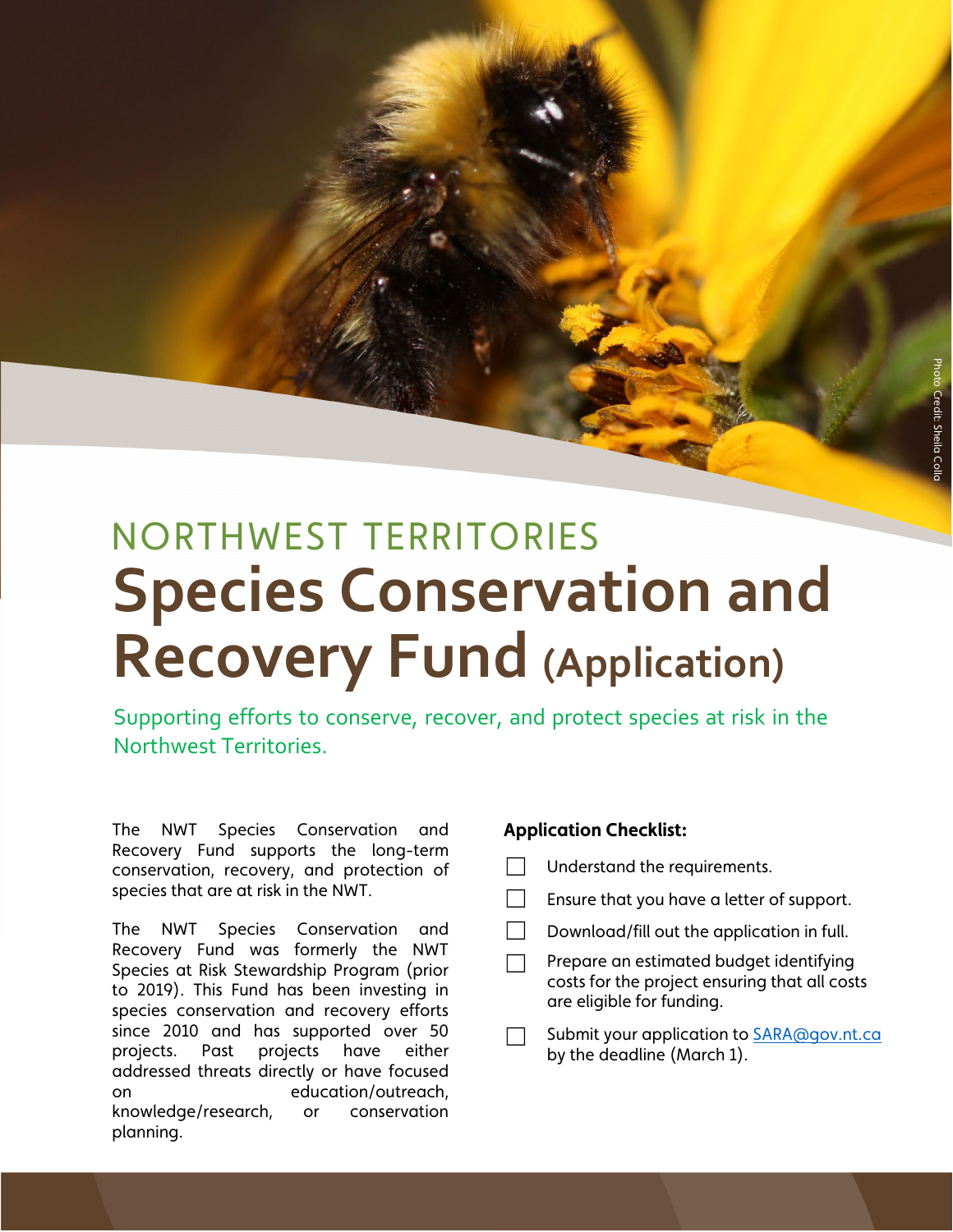# GOAL

The goal of this fund is to support efforts to conserve, recover, and protect species at risk in the Northwest Territories.

# OBJECTIVES

The NWT Species Conservation and Recovery Fund supports the long-term conservation, recovery, and protection of species that are at risk in the NWT. This includes projects that:

- Address threats to species, habitats, landscapes, or ecosystems.
- Fill knowledge gaps related to species, habitats, or threats.

# TIER 1 PRIORITIES (SPECIES)

• Contribute to outreach, education, and awareness about species.

# FOCUSED PRIORITIES

The NWT Species Conservation and Recovery Fund focuses on the conservation and recovery of species at risk. In order to emphasize actions aimed directly at recovery, projects will be granted funding according to a tiered priority system. Priorities have been established based on how projects link to recovery strategies or management plans, species focus and the main purpose or objective of the project.

# TIER 2 PRIORITIES  $(DDOIECTS)$

| <b>Rank</b>    | <b>Project Type</b>                                                                                                                                                          | <b>Eligible Species</b>                                                                                                                                                                                                                                                                                                 | Rank         | <b>Purpose/Objective</b>                                                    |
|----------------|------------------------------------------------------------------------------------------------------------------------------------------------------------------------------|-------------------------------------------------------------------------------------------------------------------------------------------------------------------------------------------------------------------------------------------------------------------------------------------------------------------------|--------------|-----------------------------------------------------------------------------|
| 1              | Project links to a<br>published final or draft<br>NWT species recovery<br>strategy or<br>management plan.                                                                    | Species that are legally listed under<br>the Species at Risk (NWT) Act with a<br>published final/draft management<br>plan/recovery strategy.                                                                                                                                                                            | A            | Addresses threats to<br>species, habitats,<br>landscapes, or<br>ecosystems. |
| $\overline{2}$ | Project benefits NWT<br>species at risk, pre-listed<br>species or Data Deficient<br>species, but is not linked<br>to a published recovery<br>strategy or<br>management plan. | Species that are legally listed under<br>the Species at Risk (NWT) Act but no<br>management plan/recovery<br>strategy has been developed yet.<br>Species that have been assessed by<br>SARC as at risk but are not yet<br>legally listed under the Species at<br>Risk (NWT) Act (also known as pre-<br>listed species). | B            | Fills knowledge gaps<br>related to a species, it<br>habitat, or its threats |
|                | Project benefits NWT<br>species at risk. If a<br>published federal<br>recovery strategy or<br>management plan<br>exists, project should link<br>to the plan/strategy.        | Species that have been assessed as<br>Data Deficient by SARC.<br>Species that have been assessed by<br>COSEWIC or are legally listed under<br>Schedule 1 of the federal Species at<br>Risk Act and that occur in the NWT,<br>and have known or suspected<br>threats in the NWT.                                         | $\mathsf{C}$ | Contributes to outread<br>education, and awaren<br>about the species.       |

| Rank | <b>Purpose/Objective</b>                                                      |  |  |  |
|------|-------------------------------------------------------------------------------|--|--|--|
| A    | Addresses threats to<br>species, habitats,<br>landscapes, or<br>ecosystems.   |  |  |  |
| в    | Fills knowledge gaps<br>related to a species, its<br>habitat, or its threats. |  |  |  |
| r    | Contributes to outreach,<br>education, and awareness<br>about the species.    |  |  |  |

# PAGE  $\sim$

#### **NWT SPECIES AT RISK SECRETARIAT**

PO Box 1320 Yellowknife, NT X1A 2L9



Tel: (867) 767-9237 Ext. 53216 . Toll Free: (855) 783-4301 . WWW.NWTSPECIESATRISK.CA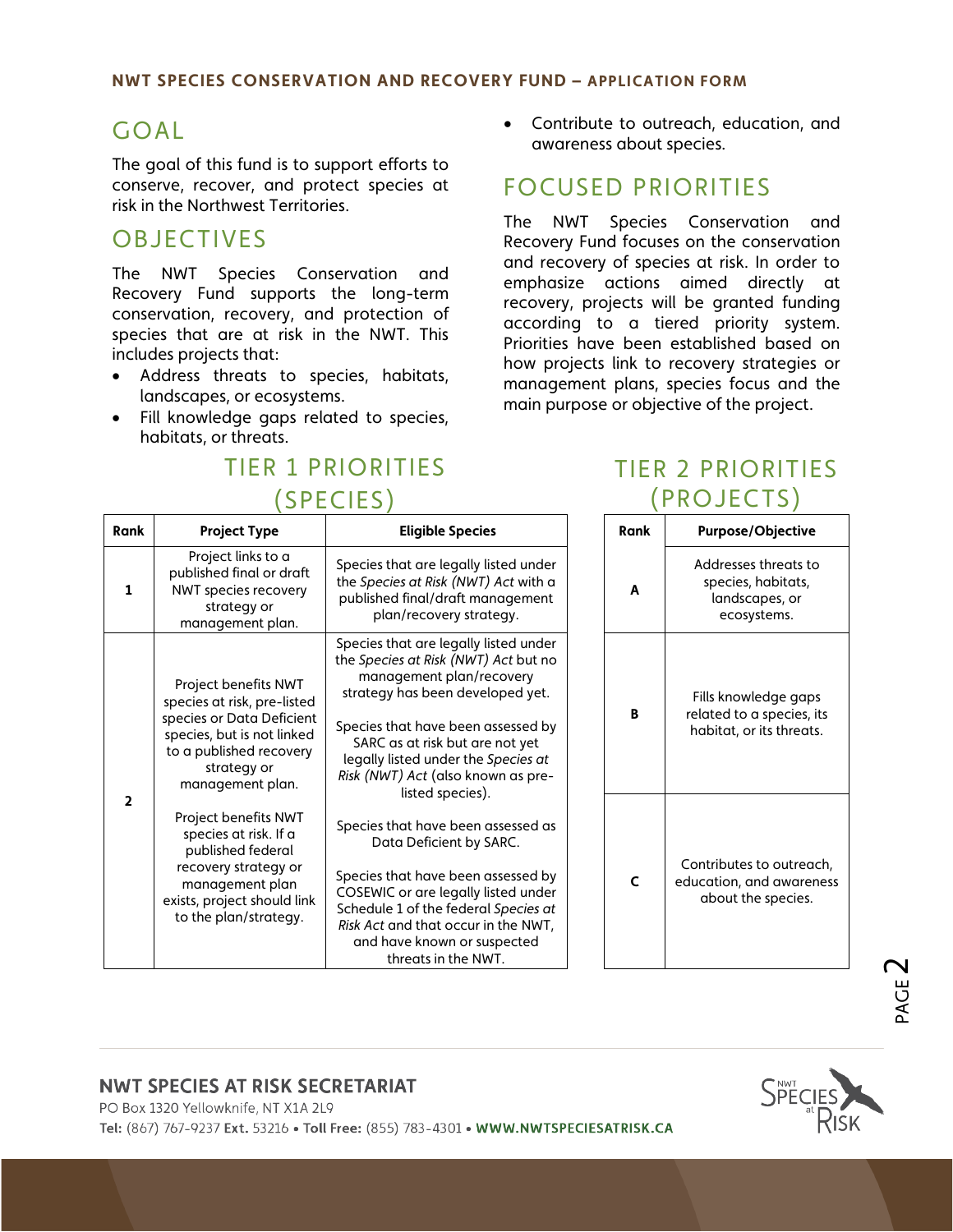## WHAT ARE SPECIES AT RISK CONSERVATION AND RECOVERY ACTIVITIES?

Species at risk conservation and recovery activities are efforts to conserve, recover, and/or protect species at risk in the NWT. Activities are often undertaken at the local or regional level.

Projects must demonstrate feasible plans that will contribute to the well-being of species at risk (e.g., a specific evaluation component to measure changes to species well-being, or a change to the level of awareness, values, behaviour, and/or actions).

### WHAT KINDS OF ACTIVITIES ARE NOT ELIGIBLE FOR FUNDING?

Projects or studies that are required by law are not eligible, including activities carried out to fulfill legal requirements or conditions identified in a permit, authorization or regulation. Critical habitat-related projects are considered eligible under this fund.

The obligations and activities outlined in land claim agreement implementation plans, or that are within the scope of core functions/responsibilities of Management Authorities under the *Species at Risk (NWT) Act* (e.g., development of management plans/recovery strategies, development of consensus agreements at any phase, consultation and community/public engagement associated with the development of these documents), do not fall within the scope of this fund.

# LETTER OF SUPPORT

Letters of support from community, local decision makers and/or regional organizations (including but not limited to renewable resources boards, renewable resources councils, or bands) showing their support or involvement in the project strengthens an application. Letters of support show that the project is clearly understood and supported by NWT decision-maker(s).

# WHO CAN APPLY?

All projects must take place in the NWT and projects should demonstrate benefits to the species at a local/territorial level. Eligible applicants could include:

- Management Authorities Non-profit
	- Co-management boards
	- **Municipalities**
	- organizations • Academics/researchers
- Schools
- Communitybased groups or nongovernment organizations
- **Indigenous** organizations, including renewable resources councils and hunters and trappers committees
- **Individuals**

\* Please note – federal and territorial governments are not eligible for funding. The NWT Species Conservation and Recovery Fund is not intended to fund a commercial operation.

### TIMELINES

There are several key dates to note:

- January 15 Call for Applications
- March 1 Application deadline
- April 1 Project start date
- March 31\* Project end date
- April 30\* Project report due
- \* of the following year

#### **NWT SPECIES AT RISK SECRETARIAT**



PAGE ო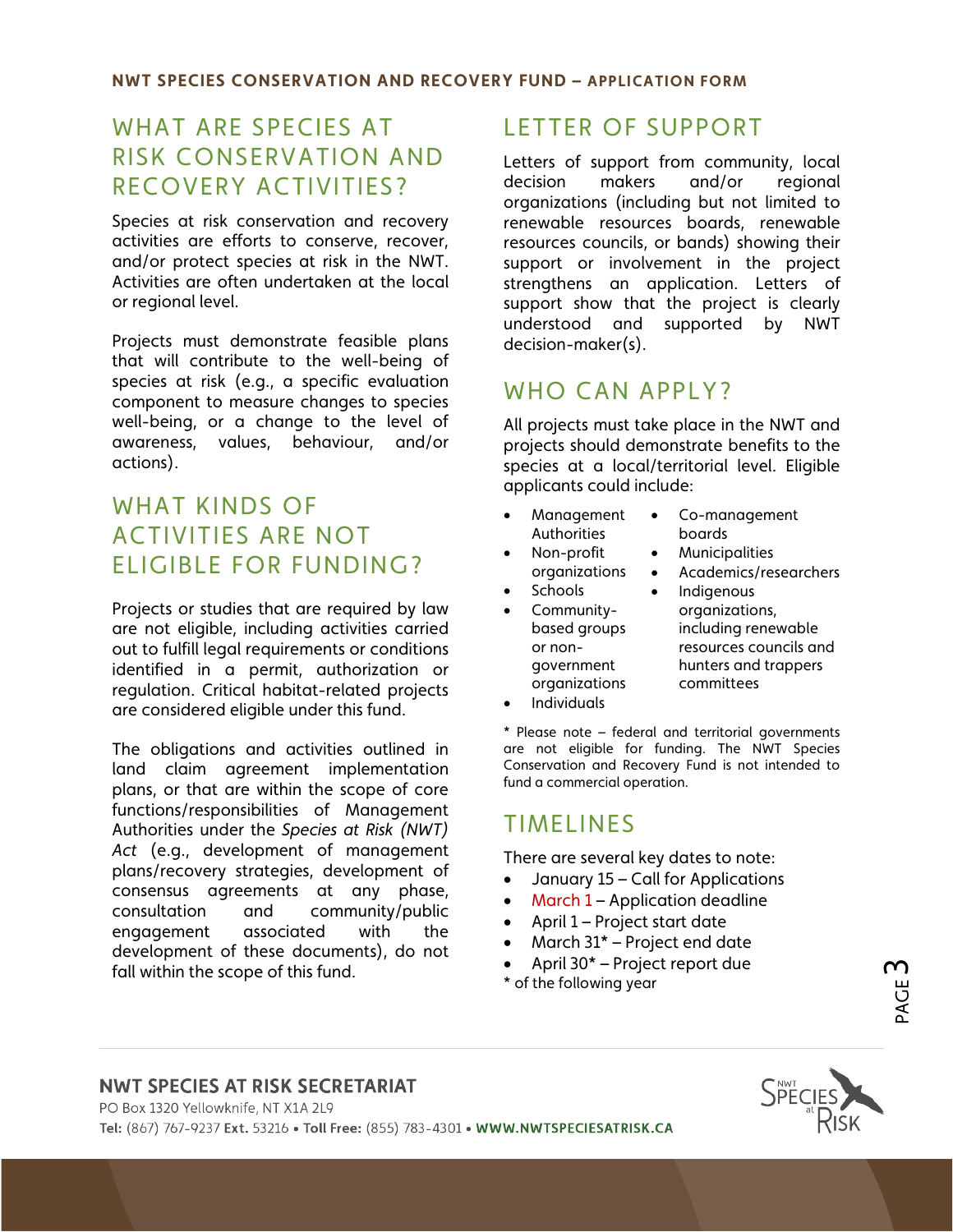## HOW MUCH FUNDING IS AVAILABLE?

The maximum amount of funding available is \$60,000 per year, often split among several projects. Projects typically range from \$5,000 to \$10,000, however, there is no maximum allowable funding cap per project.

### HOW TO APPLY?

Completed applications must be submitted to the NWT Species at Risk Secretariat using the template application form.

Applications must include:

- 1. Completed application form (this form)
- 2. Budget (included in this form)
- 3. Letter of support, if required

Application packages are available online: [www.nwtspeciesatrisk.ca/SCARF](http://www.nwtspeciesatrisk.ca/SCARF)

### APPLICATION STEPS

- $\Box$  Understand the requirements including project eligibility, species eligibility, criteria and priorities (refer to the Proposal Rating Criteria within the application form).
- $\Box$  Include a letter of support from NWT decision-makers showing support and understanding of the project.
- $\Box$  Download and fill out the application. Applications must be filled out in full.
- $\Box$  Prepare an estimated budget identifying costs for the project and ensuring that all costs are eligible for funding (refer to the Terms and Conditions of the Fund contained within this application form).
- $\Box$  Submit vour application to [SARA@gov.nt.ca](mailto:SARA@gov.nt.ca) by the deadline (March 1).

## EVALUATION

Applications will be reviewed and evaluated by a subcommittee of the Conference of Management Authorities (CMA). A standard set of evaluation criteria will be used to evaluate applications. Proposals must:

- Be completed in full;
- Demonstrate eligibility;
- Clearly show how the project will meet one or more objectives; and
- Be well-planned and feasible.

# CONSIDERATIONS

Fill in as much of the form as possible electronically. If your computer does not have electronic signatures enabled, please fill in the form electronically, print and, sign where required, and e-mail the package to [SARA@gov.nt.ca](mailto:SARA@gov.nt.ca) or fax to (867) 873-0293.

An application will not be granted funding if it does not meet the requirements or if the application is determined to be incomplete (e.g., missing, inaccurate or misleading information).

### SUCCESSFUL PROJECTS

If your application is successful, the NWT Species at Risk Secretariat will notify you in writing, and work with you to fill out a contribution agreement to start your project and release funds. An initial advance payment equal to approximately 80% of the project total will be released after the contribution agreement paperwork is completed. A final payment will be released after receipt and acceptance of the reporting requirements.

#### **NWT SPECIES AT RISK SECRETARIAT**

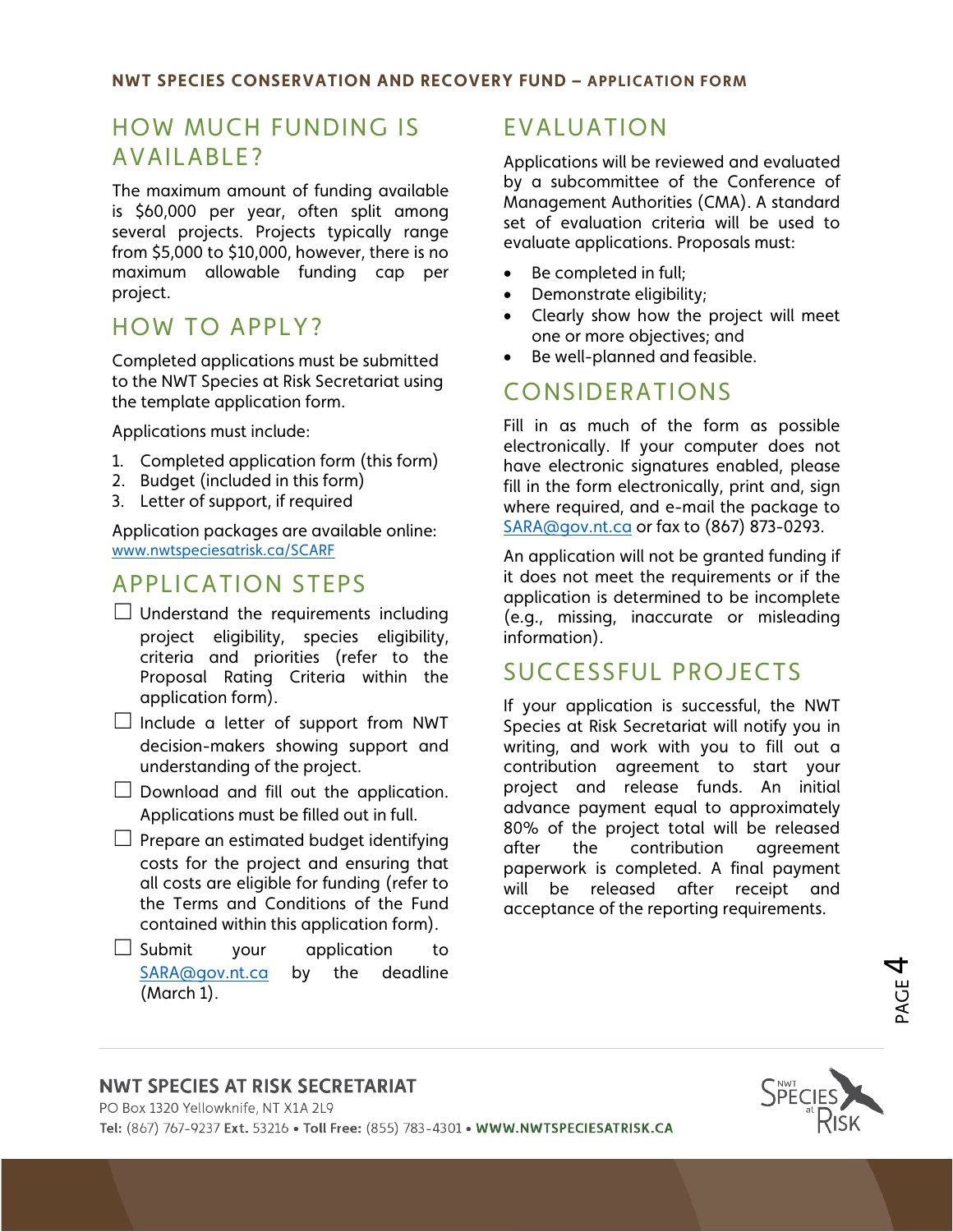### REPORTING

Successful applicants will be required to submit two reports:

- Financial Report
- Project Summary Report

The Financial Report will outline project expenditures. The Project Summary Report will outline the results and/or deliverables of your project. A template reporting form is available for download from the NWT Species at Risk website. These reports will be due within 60 days after project completion and Project Summary Report will be made publicly available.

### CONTACT

Before filling in the application form, applicants are encouraged to contact the Species at Risk Secretariat to discuss proposal ideas. Applicants should also review the Proposal Rating Criteria page found at the end of the application form.

### SPECIES AT RISK SECRETARIAT

Species at Risk Implementation Specialist c/o Department of Environment and Natural Resources Government of the Northwest Territories P.O. Box 1320 Yellowknife, NT X1A 2L9 Phone: 867-767-9237 Ext. 53215 Toll-free: 1-855-783-4301 Fax: 867-873-0293 | Email: [SARA@gov.nt.ca](mailto:SARA@gov.nt.ca)

#### **NWT SPECIES AT RISK SECRETARIAT**

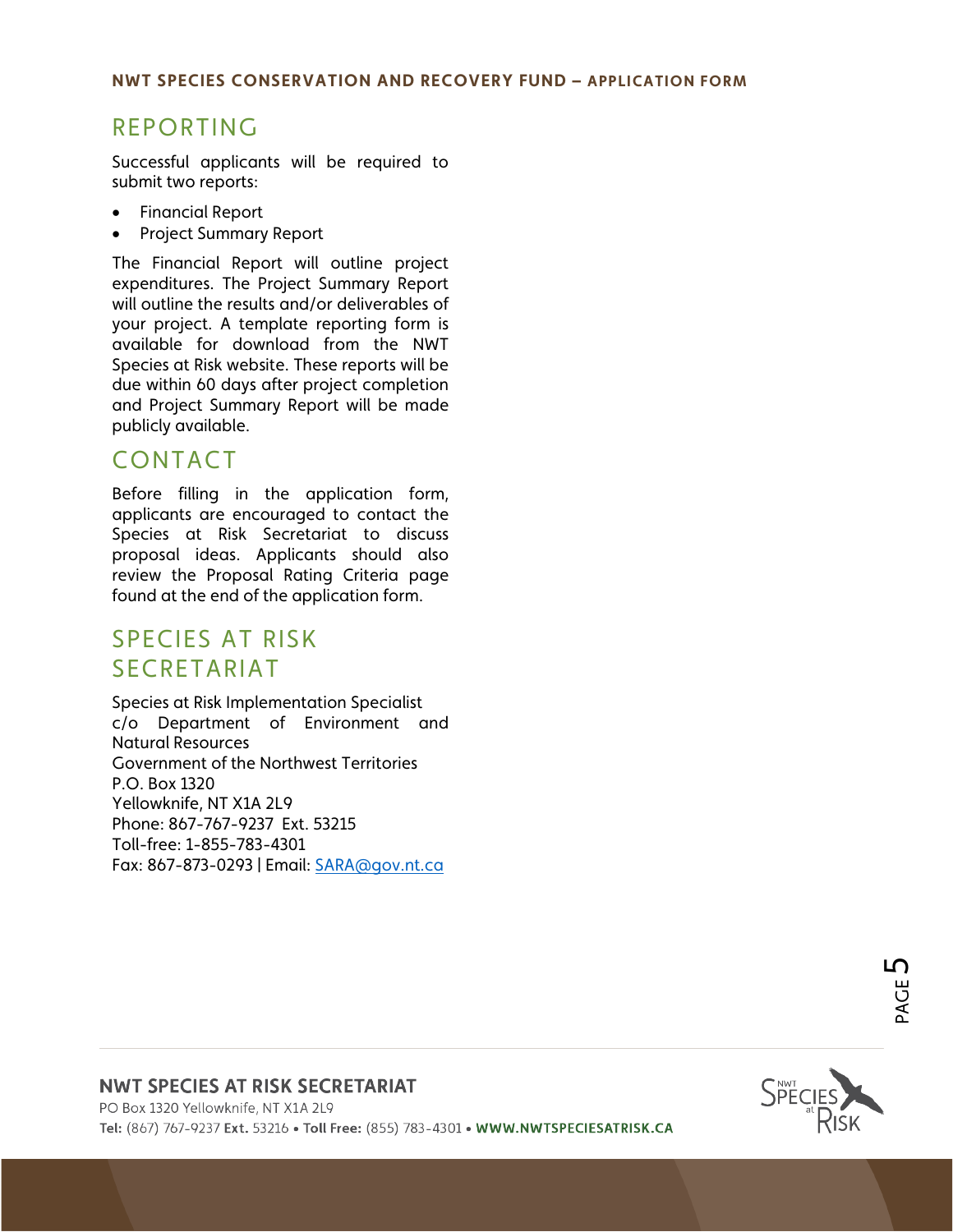# PROJECT OVERVIEW (Complete/Incomplete)

*Applicants should read the Proposal Rating Criteria document for additional information about how the funding application will be evaluated. Please complete the form electronically, if possible.* 

| <b>TITLE OF PROJECT</b><br>Short title descriptive of project.                                                                                     |                                                                           |  |  |  |  |
|----------------------------------------------------------------------------------------------------------------------------------------------------|---------------------------------------------------------------------------|--|--|--|--|
|                                                                                                                                                    |                                                                           |  |  |  |  |
| <b>APPLICANT/ORGANIZATION</b>                                                                                                                      |                                                                           |  |  |  |  |
| <b>PROJECT LEAD</b><br>Name of primary contact person, and brief<br>description of project lead background.                                        |                                                                           |  |  |  |  |
| <b>PROJECT LOCATION</b><br>Which region are you from? OR, in which region is your<br>organization based?                                           | <b>ENR Administrative</b><br>Region<br><b>Regional Office</b><br>Location |  |  |  |  |
| □Beaufort-<br>$\square$ South Slave<br>Delta<br>□ North Slave (excluding Yellowknife)<br>$\square$ Sahtú<br>$\Box$ Yellowknife<br>$\square$ Dehcho | <b>Beaufort</b><br><b>Delta</b>                                           |  |  |  |  |
| Latitude:                                                                                                                                          |                                                                           |  |  |  |  |
| Longitude:                                                                                                                                         | Inuvil                                                                    |  |  |  |  |
| <b>CONTACT INFORMATION</b><br>Contact information for project lead.                                                                                | Sahtú                                                                     |  |  |  |  |
| Address:                                                                                                                                           | North Slave<br>Dehcho Fort<br>Yellowknife                                 |  |  |  |  |
| Telephone:                                                                                                                                         | South Slave                                                               |  |  |  |  |
| Fax:                                                                                                                                               |                                                                           |  |  |  |  |
| Email:                                                                                                                                             |                                                                           |  |  |  |  |
| <b>SIGNATURES</b><br>Signature of applicant and authorized official from organization.                                                             |                                                                           |  |  |  |  |
| <b>Applicant Signature:</b>                                                                                                                        | Signature of Authorized Official:                                         |  |  |  |  |
| Date:                                                                                                                                              | Name of Official (please print):                                          |  |  |  |  |

#### **NWT SPECIES AT RISK SECRETARIAT**

PO Box 1320 Yellowknife, NT X1A 2L9

Tel: (867) 767-9237 Ext. 53216 . Toll Free: (855) 783-4301 . WWW.NWTSPECIESATRISK.CA



PAGE  $\bm{\circ}$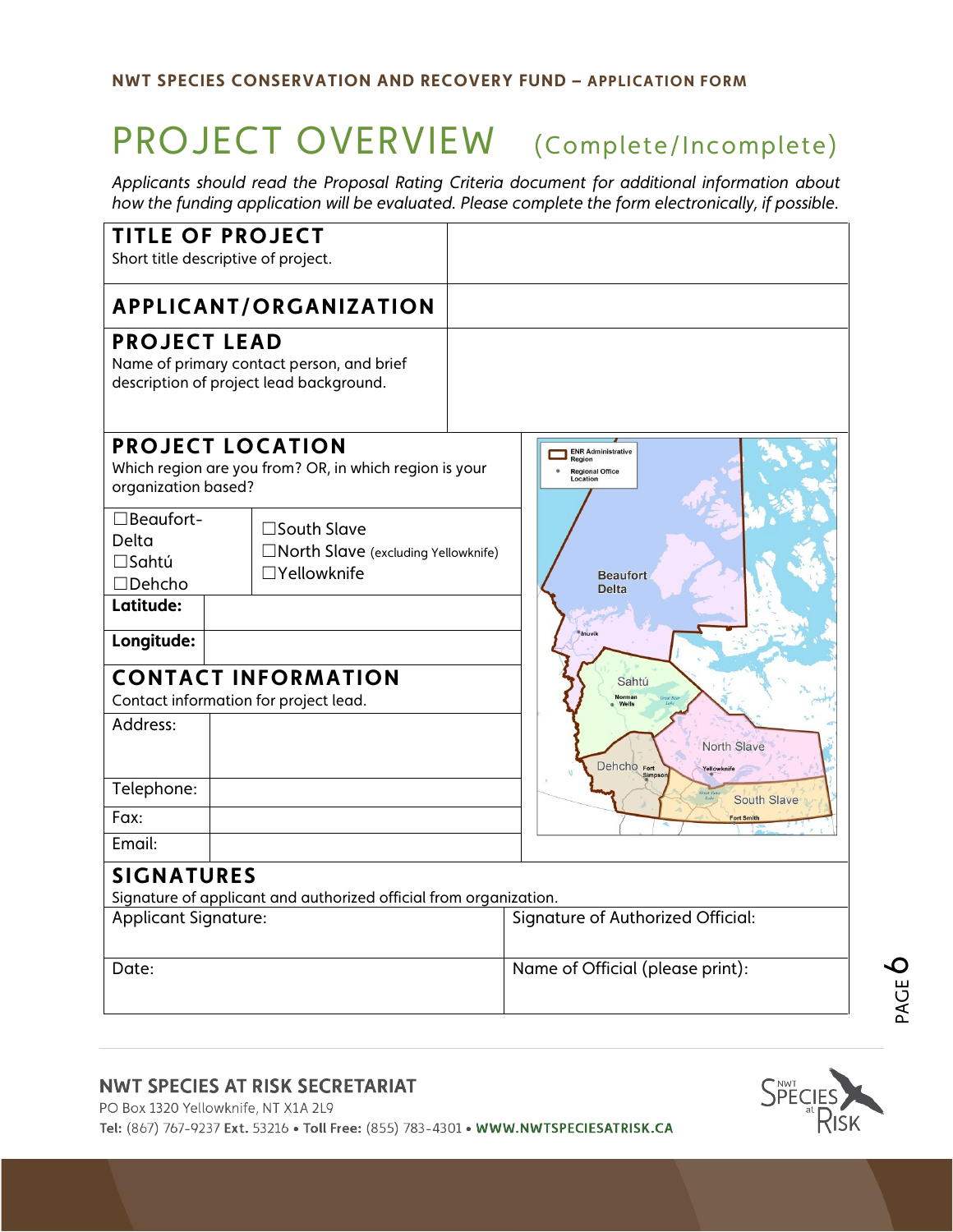# PROJECT DETAILS (10 Points)

### **PROJECT SUMMARY** (10 POINTS)

Briefly describe your project including goals/objectives, methods/process, and the deliverables, results and/or outcome.

**Goals/Objectives ( /4):**

**Methods/Process ( /3):**

**Deliverables ( /3):**

### **PROJECT HISTORY(NO POINT VALUE )**

Has there been any similar work done, taking place, or expected to take place in the future? Is this project part of a larger project?

# SPECIES FOCUS (Eligible/Ineligible)

### **SPECIES OF FOCUS (5 POINTS)**

Which NWT species at risk will benefit from your project? If multiple, please list.

#### **NWT SPECIES AT RISK SECRETARIAT**

PO Box 1320 Yellowknife, NT X1A 2L9 Tel: (867) 767-9237 Ext. 53216 . Toll Free: (855) 783-4301 . WWW.NWTSPECIESATRISK.CA



PAGE  $\overline{\phantom{a}}$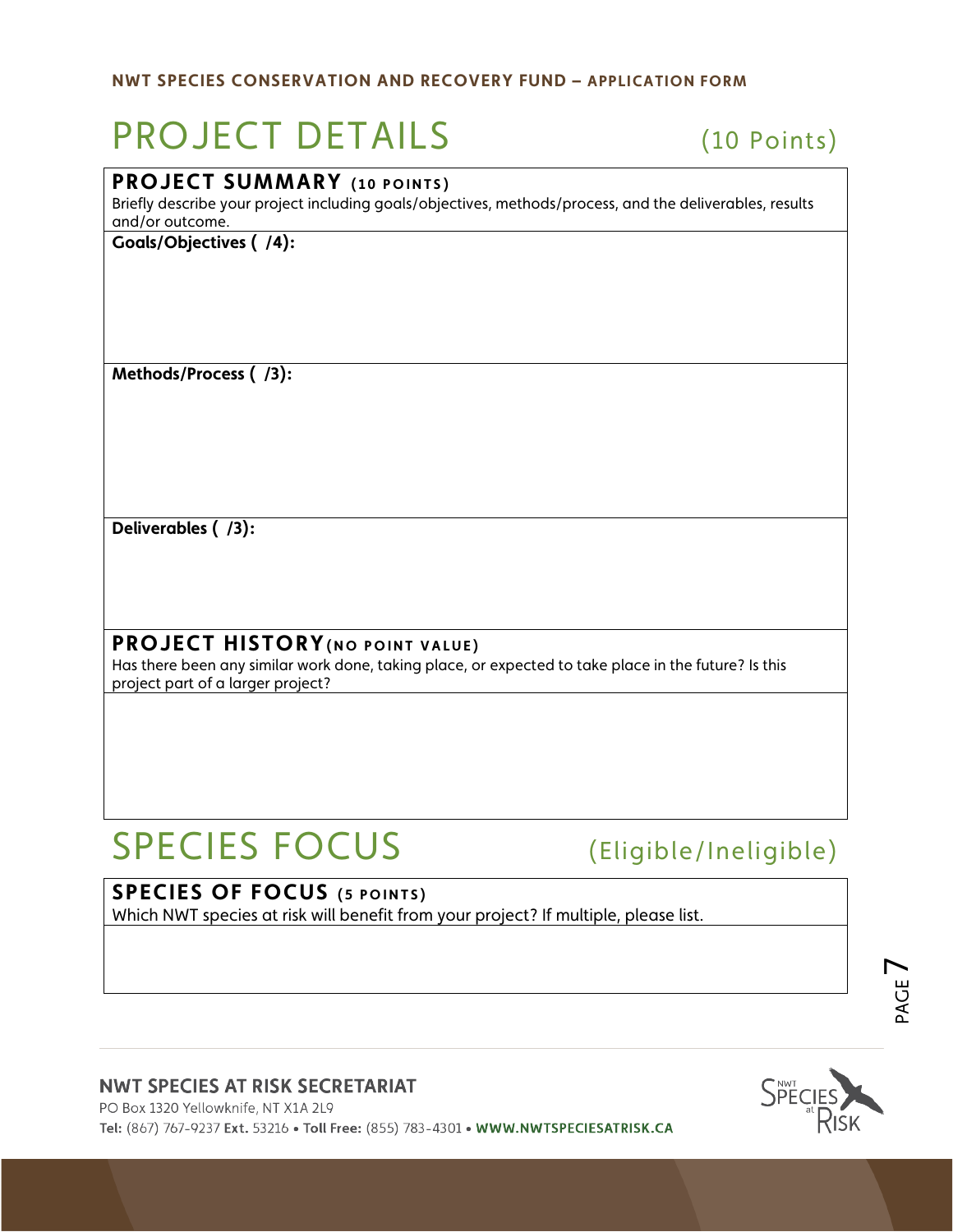# FOCUSED PRIORITIES (15 Points)

*Select the Tier 1 priority (Rank 1 or 2) and Tier 2 priority (Rank A, B or C) that best suits your project. Only two checks should appear in the tables below.*

# TIER 1 PRIORITIES (SPECIES)

# TIER 2 PRIORITIES (PROJECTS)

| Rank                   | <b>Project Type</b>                                                                                                                                                                | <b>Eligible Species</b>                                                                                                                                                                                                                                                                                          | <b>Rank</b>            | <b>Purpose/Objective</b>                                                      |
|------------------------|------------------------------------------------------------------------------------------------------------------------------------------------------------------------------------|------------------------------------------------------------------------------------------------------------------------------------------------------------------------------------------------------------------------------------------------------------------------------------------------------------------|------------------------|-------------------------------------------------------------------------------|
| $\Box$ 1<br>(5 points) | Project links to a<br>published final or<br>draft NWT species<br>recovery strategy<br>or management<br>plan.                                                                       | Species that are legally listed<br>under the Species at Risk (NWT)<br>Act with a published final/draft<br>management plan/recovery<br>strategy.                                                                                                                                                                  | $\Box$ A<br>(5 points) | Addresses threats to<br>species, habitats,<br>landscapes, or<br>ecosystems.   |
| $\sqsupset$ 2          | Project benefits<br>NWT species at risk,<br>pre-listed species<br>or Data Deficient<br>species, but is not<br>linked to a<br>published recovery<br>strategy or<br>management plan. | Species that are legally listed<br>under the Species at Risk (NWT)<br>Act but no management<br>plan/recovery strategy has been<br>developed yet.<br>Species that have been assessed<br>by SARC as at risk but are not<br>currently legally listed under the<br>Species at Risk (NWT) Act (also                   | $\Box$ B<br>(3 points) | Fills knowledge gaps<br>related to a species, its<br>habitat, or its threats. |
| (2 points)             | Project benefits<br>NWT species at risk.<br>If a published<br>federal recovery<br>strategy or<br>management plan<br>exists, project<br>should link to the<br>plan/strategy.        | known as pre-listed species).<br>Species that have been assessed<br>as Data Deficient by SARC.<br>Species that have been assessed<br>by COSEWIC or are legally listed<br>under Schedule 1 of the federal<br>Species at Risk Act and that occur<br>in the NWT, and have known or<br>suspected threats in the NWT. | $\Box$ C<br>(2 points) | Contributes to<br>outreach, education,<br>and awareness about<br>the species. |

### **HOW DOES YOUR PROJECT MEET THE PRIORITIES SELECTED? (5 POINTS)**

#### **NWT SPECIES AT RISK SECRETARIAT**

PO Box 1320 Yellowknife, NT X1A 2L9

Tel: (867) 767-9237 Ext. 53216 . Toll Free: (855) 783-4301 . WWW.NWTSPECIESATRISK.CA



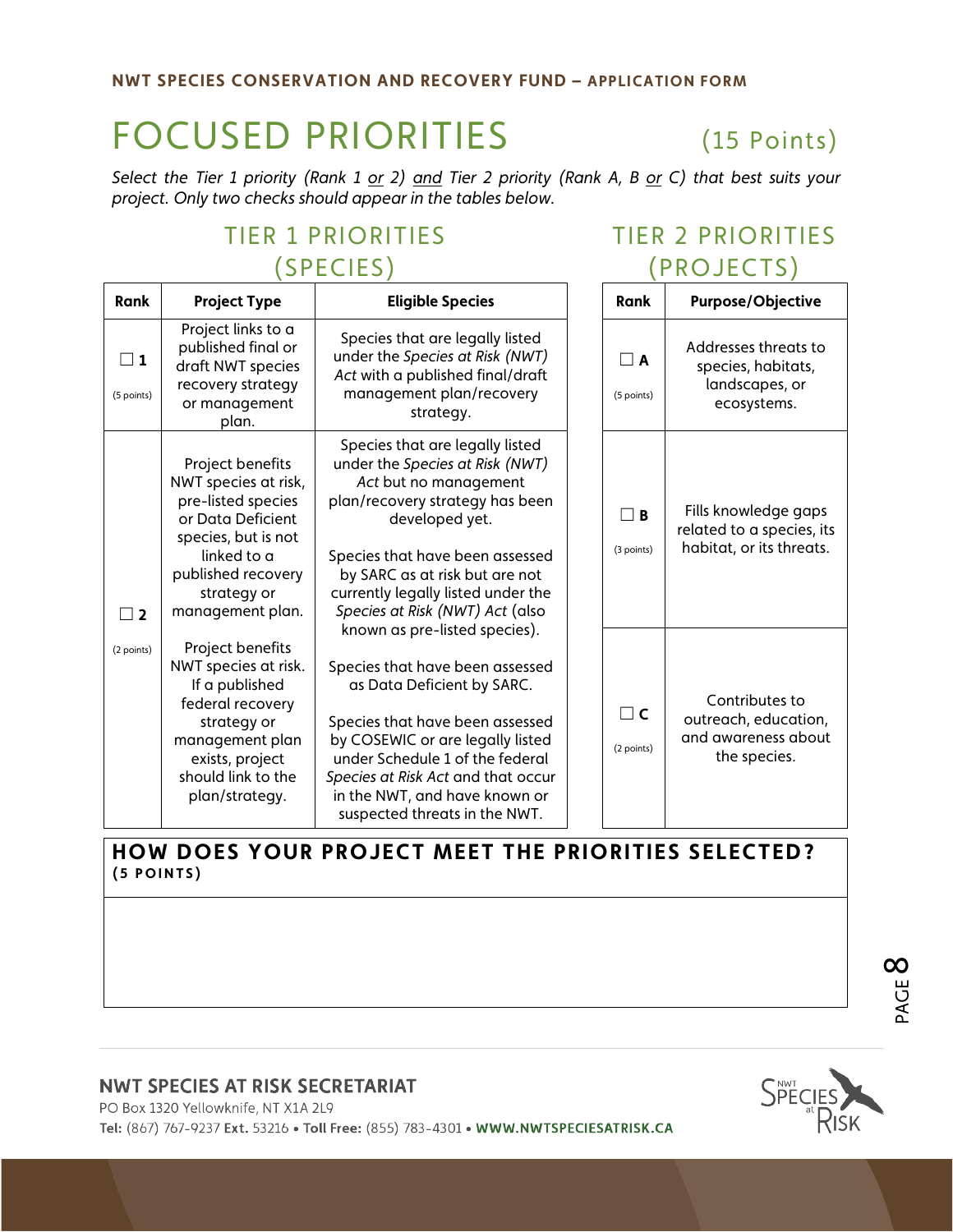# LETTER OF SUPPORT (Pass/Fail)

*A letter of support from community, local decision makers and/or regional organizations (including but not limited to renewable resources boards and councils, hunting and trapping organizations, or bands) closest to your study area showing support or involvement in the project are strongly encouraged and may be required in some situations.*

| DO YOU HAVE A LETTER OF SUPPORT?                                             |                                                                        |  |  |  |
|------------------------------------------------------------------------------|------------------------------------------------------------------------|--|--|--|
| The letter of support must be directly relevant to this project/application. |                                                                        |  |  |  |
| $\Box$ Yes – I have a letter of support.                                     | Ensure that your letter of support is attached<br>to this application. |  |  |  |
| $\Box$ No – I do not have a letter of support                                | Provide rationale below.                                               |  |  |  |

**If you selected 'No' above, please indicate why a letter of support for your project will not be included (e.g., the applicant is a landowner or a Management Authority in the project area):**

# KNOWLEDGE SOURCES (5 Points)

#### **KNOWLEDGE SOURCES**

Describe what types of knowledge sources will be used to complete your project (e.g. traditional knowledge, community knowledge and/or scientific knowledge).

### **KNOWLEDGE PARTICIPANTS**

Who do you intend to involve in your project? Provide names and positions, if available. If specific participants are not known at the time of the application, the following categories can be included: Elder, harvesters, youth, land users, women, etc.

**How do you plan to access regional sources of knowledge? Do you have letters of support from these people or organizations?**

#### **NWT SPECIES AT RISK SECRETARIAT**

PO Box 1320 Yellowknife, NT X1A 2L9 Tel: (867) 767-9237 Ext. 53216 . Toll Free: (855) 783-4301 . WWW.NWTSPECIESATRISK.CA



PAGE  $\boldsymbol{\sigma}$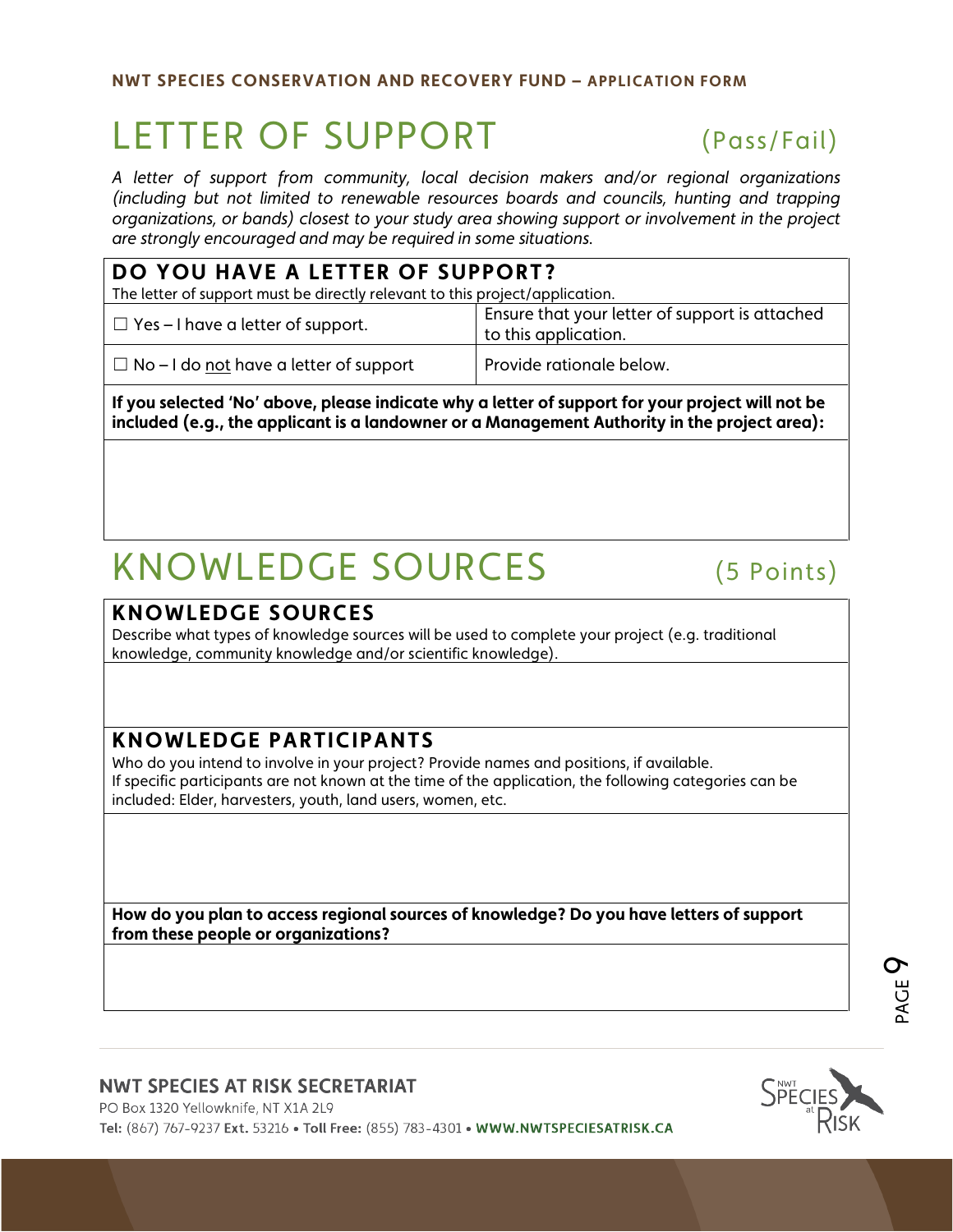#### **How do you plan to use or share the knowledge gathered from this project?**

**Are there any protocols in place that need to be followed in order to access this information from regional sources of knowledge (i.e. traditional knowledge protocols or Aurora Research Institute research permit)?**

**A project summary report may be made public. Do you consent to making the applicant's email address public as well, in support of data requests related to your project?**

| $\Box$ Yes – I consent to making my email address $\Box$ No – I do not consent to making my email |                 |
|---------------------------------------------------------------------------------------------------|-----------------|
| public.                                                                                           | address public. |

# BUDGET (Complete/Incomplete)

| <b>TOTAL PROJECT BUDGET:</b><br>Total budget for the project including funding outside of this Fund.                   | \$ |    |  |
|------------------------------------------------------------------------------------------------------------------------|----|----|--|
| <b>TOTAL REQUESTED:</b><br>Total budget requested from this Fund.                                                      | \$ |    |  |
| Is this project being funded outside of the NWT Species Conservation and<br>Recovery Fund?                             |    | Nο |  |
| If so, indicate name of additional funding source:                                                                     |    |    |  |
| If so, have additional funds been confirmed:                                                                           |    | No |  |
| Can this project be completed with only partial funding from the NWT Species<br><b>Conservation and Recovery Fund?</b> |    | No |  |
| Has the applicant applied for funding through this fund in the past (formerly<br>the NWT Stewardship Program)?         |    | No |  |
| If former funding through this Fund was provided, please indicate year.                                                |    |    |  |

#### **NWT SPECIES AT RISK SECRETARIAT**

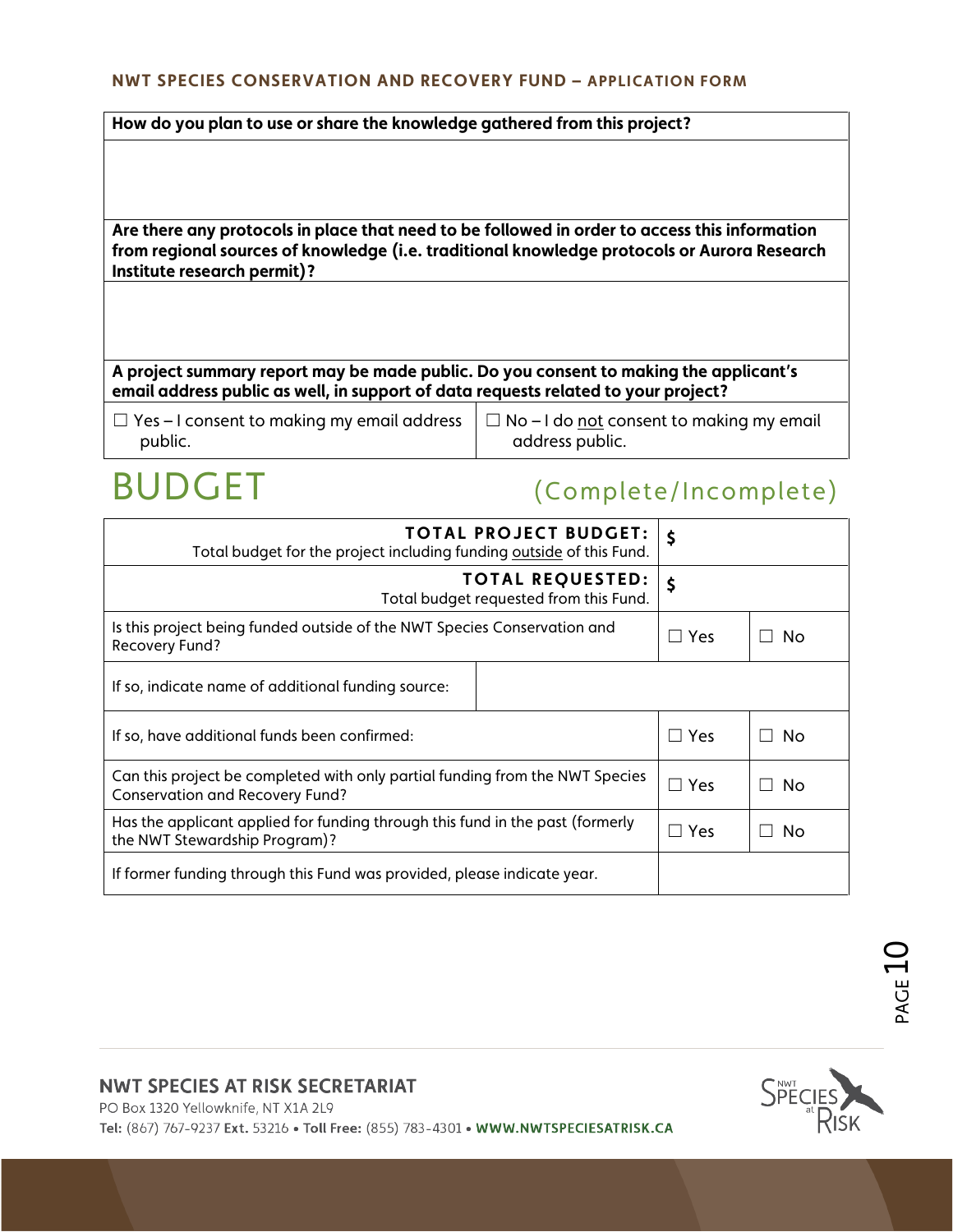# EXAMPLE BUDGET

*Prepare an estimated budget in table format (see example provided). Identify all costs for the project and show which costs would be covered by NWT Species Conservation and Recovery Fund.*

| <b>Project Costs</b>                  | <b>Description of Cost</b>                                                 | Total<br><b>Estimated</b><br>Costs | Total<br><b>Requested from</b><br><b>Fund</b> |
|---------------------------------------|----------------------------------------------------------------------------|------------------------------------|-----------------------------------------------|
| Equipment                             | Microscope, mosquito netting,<br>compasses, traps and feeders.             | \$2,000                            | \$1,750                                       |
| Materials and<br>supplies             | Waterproof notebooks, nets, gas for<br>quads.                              | \$700                              | \$500                                         |
| Communications<br>or public relations | Printing materials, postage, signage,<br>photo printing, and poster board. | \$500                              | \$250                                         |
| Travel and field<br>expense           | Rental bus, fuel, accommodations, and<br>meals.                            | \$3,800                            | \$1,500                                       |
| Other                                 | Elder honorarium, quide.                                                   | \$3,000                            | \$2,000                                       |
|                                       | <b>Total Costs</b>                                                         | \$10,000                           | \$6,000                                       |

#### **NWT SPECIES AT RISK SECRETARIAT**

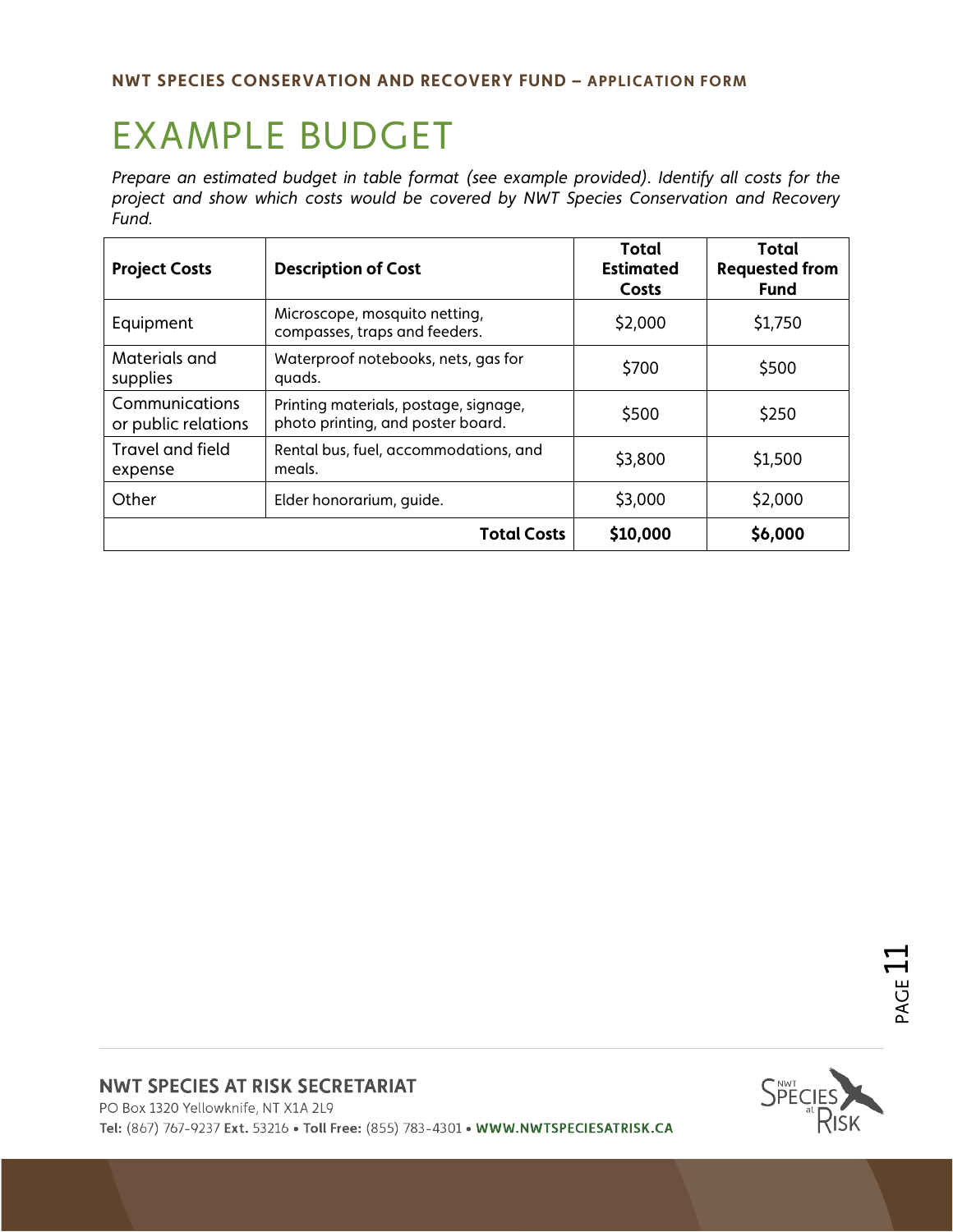# DETAILED PROJECT BUDGET (10 Points)

*Prepare an estimated budget in table format (see example provided). Please identify all costs for the project and show which costs would be covered by NWT Species Conservation and Recovery Fund. Include: (1) Brief description of the project costs, (2) Estimated costs, and (3) Total needed from the NWT Species Conservation and Recovery Fund.*

| <b>Project Costs</b>                  | <b>Description of cost</b> | <b>Total</b><br><b>Estimated</b><br>costs | <b>Total requested</b><br>from NWT<br><b>Species</b><br>Conservation<br>and Recovery<br><b>Fund</b> |
|---------------------------------------|----------------------------|-------------------------------------------|-----------------------------------------------------------------------------------------------------|
| Equipment                             |                            |                                           |                                                                                                     |
| Materials and<br>supplies             |                            |                                           |                                                                                                     |
| Communications<br>or public relations |                            |                                           |                                                                                                     |
| Travel and field<br>expense           |                            |                                           |                                                                                                     |
| Other                                 |                            |                                           |                                                                                                     |
|                                       | <b>Total Costs</b>         |                                           |                                                                                                     |

#### **NWT SPECIES AT RISK SECRETARIAT**

PO Box 1320 Yellowknife, NT X1A 2L9

Tel: (867) 767-9237 Ext. 53216 . Toll Free: (855) 783-4301 . WWW.NWTSPECIESATRISK.CA



**PAGE**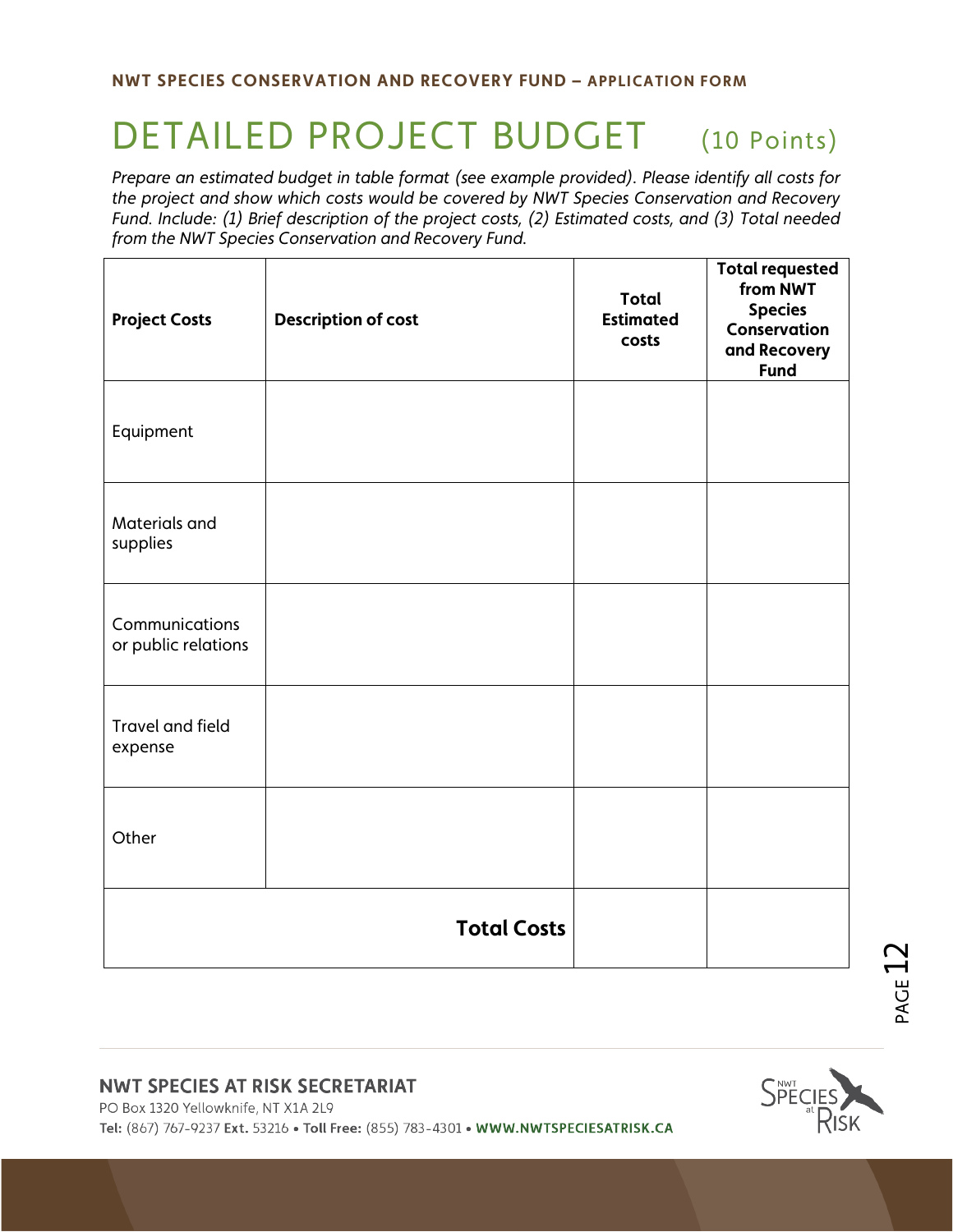# ADDITIONAL PROJECT INFORMATION

*Please use this space to provide additional relevant information about your project.*

# PAGE  $13$

#### **NWT SPECIES AT RISK SECRETARIAT**

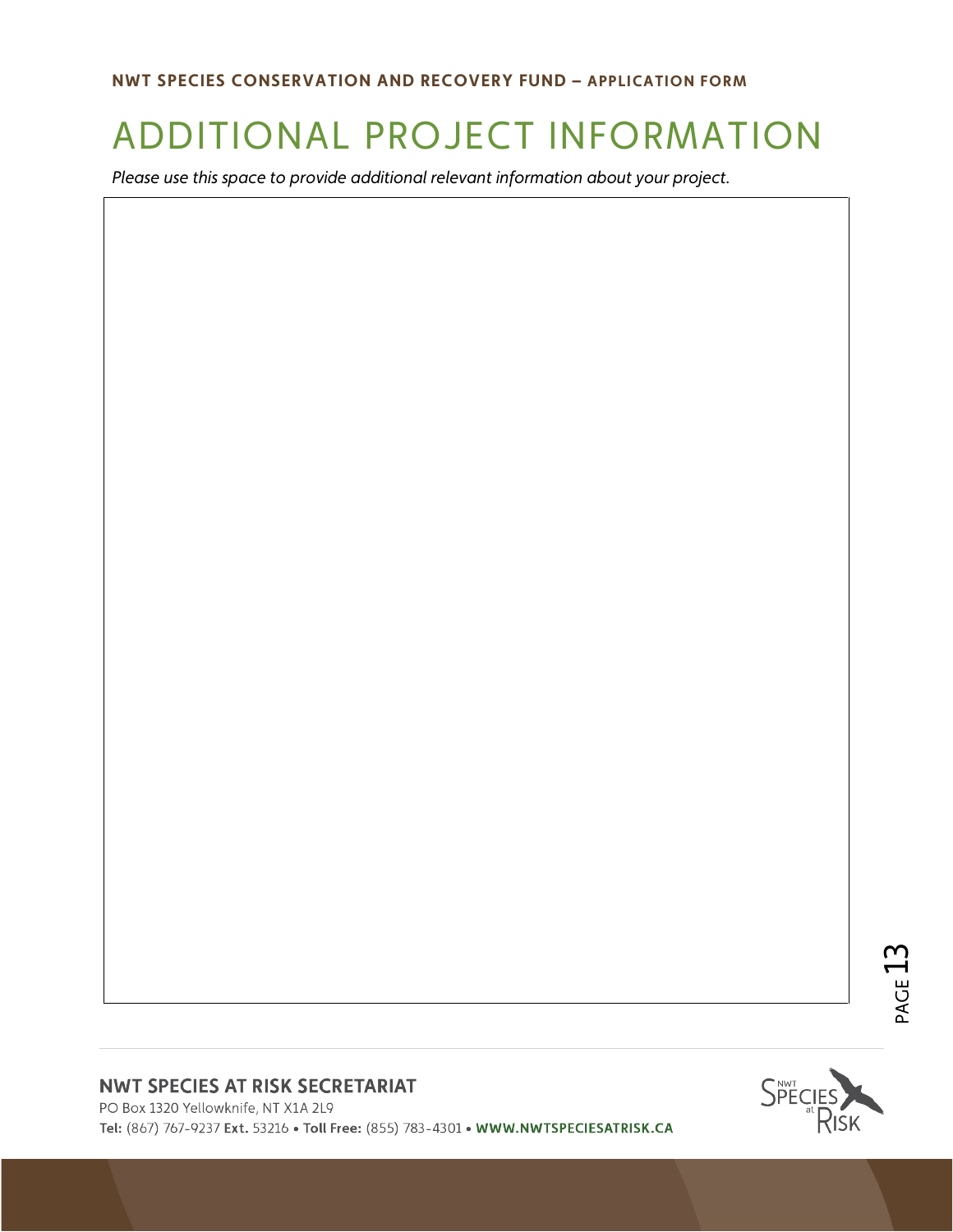# TERMS AND CONDITIONS

*Please read through the following Terms and Conditions of the NWT Species Conservation and Recovery Fund. If you have any questions, please visit [www.nwtspeciesatrisk.ca.](http://www.nwtspeciesatrisk.ca/)* 

#### **ELIGIBLE COSTS**

- a. **Materials and Supplies costs:** including materials other than equipment (e.g. trees for planting).
- b. **Vehicle Rental, Travel and Fieldwork expenses:** including bus rentals, operational costs (e.g. fuel), accommodations and meals. Costs must be reasonable for activities proposed. Honorarium funding will depend on the project objectives. The Species Conservation and Recovery Fund Subcommittee decides to allow funding of honorariums, at a rate of \$225 per day consistent with ENR's Policy Statement on Honoraria. For more information on these rates, please visit <http://www.hr.gov.nt.ca/library/DutyTravel.htm> or contact our office for a copy of rates (toll-free: 855-783-4301 or [sara@gov.nt.ca\)](mailto:sara@gov.nt.ca).
- c. **Communications and Printing costs:** including print materials, mailing costs, signs, etc.
- d. **Equipment costs:** in general, equipment costs will not be funded. However, the Species Conservation and Recovery Fund Subcommittee may agree to fund the purchase of necessary equipment specific to the project. For example, the Species Conservation and Recovery Fund Subcommittee may decide to fund the purchase of traps or collars for a specific project, but would not provide funding for general equipment such as digital cameras, GPS units, etc.

#### **INELIGIBLE COSTS**

- a. **Human Resource costs:** including wages and project management costs (e.g., project management, planning and logistical positions, or accounting) for resources that will be directly involved in the implementation of the project. The use of consultants or experts as part of the project may be considered on an individual project basis and at the discretion of the Species Conservation and Recovery Fund Subcommittee.
- b. **Administrative costs:** including rental of office space and/or rental or purchase of phone, computer, fax and photocopiers.
- c. **Equipment purchases:** in general, equipment purchases will not be funded. The Species Conservation and Recovery Fund Subcommittee may agree to fund the purchase of specific items necessary for the project.

#### **AGREEMENT AND PAYMENT**

Species Conservation and Recovery Fund project activities must be completed and funds granted must be spent by March 31. All project summary reports and documentation (Financial/Project Summary Report) must be submitted by April 30 using the guidelines provided by the Species Conservation and Recovery Fund Subcommittee. The Species Conservation and Recovery Fund will only reimburse for eligible costs. This call for applications is not intended to be a formal, legally-binding procurement process.

The Species Conservation and Recovery Fund Subcommittee may approve a project in principle, but may request changes, clarification, or additional information, if necessary.

The Species Conservation and Recovery Fund Subcommittee may decide not to consider an application if the Subcommittee believes the application contains inaccurate, misleading, or incomplete information. The Subcommittee may also revoke funding if the applicant is ineligible to receive money from the GNWT for any reason.

Once an application has been submitted, it cannot be substantially modified or changed after the submission deadline.

Applicants may request reasons for the approval or denial of funding from the Species Conservation and Recovery Fund Subcommittee at the time of notification.

Project leaders engaging with the media about a Species Conservation and Recovery Fund project that received funding are expected to acknowledge the Fund as a source of funds whenever possible. The Species Conservation and Recovery Fund Subcommittee should be notified of all media inquiries related to Species Conservation and Recovery Fund projects.

#### **NWT SPECIES AT RISK SECRETARIAT**